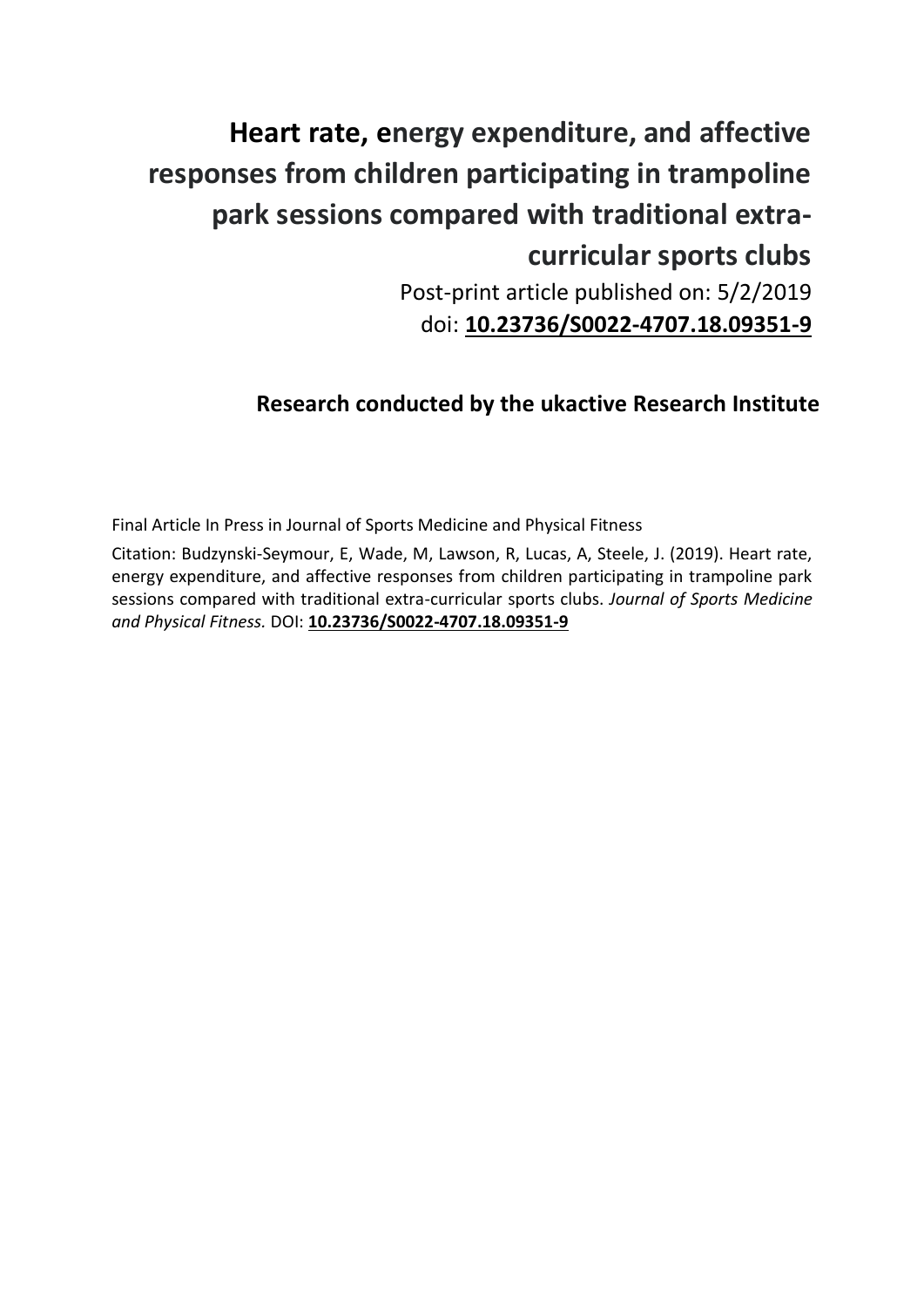#### **SUMMARY OF KEY FINDINGS**

FSFARCH

- Lack of physical activity is widely becoming a concern in younger populations. Inactivity has negative associations with quality of life, in addition to children's academic, social, and physical skills. Further, it may predispose them to poorer health later in life.
- For most children physical education and extracurricular activities delivered through school are the most apparent opportunities for engagement in physical activity.
- However, opportunities for physical activity exist outside of the school environment *per se* and a place that has seen an increase in popularity in recent years are trampoline parks.
- The emotional state (feelings) of a child during physical activity is thought to be related to their enjoyment and potentially adherence.
- Trampoline parks are typically thought of as being exciting adventure based activity and so it was of interest to examine both the heart rate and energy expenditure, in addition to affect, of children taking part in both extracurricular sports (football and netball) compared to a trampoline park session.
- A group of 26 children (aged 6-11 years, 16 girls and 10 boys) took part in the study. They wore heart rate belts during the activities and gave a rating of their feelings after them too. Data was collected from 3 sessions of both extracurricular sports in addition to trampoline park sessions.
- The results showed heart rate and energy expenditure were higher during trampoline park sessions, though both activities were classed as moderate-vigorous physical activity. Further, both activities elicited feelings of 'excitement'.
- Both extracurricular sports clubs and trampoline parks may be viable options for children to engage in physical activity that is sufficiently 'intense' and related to positive feelings.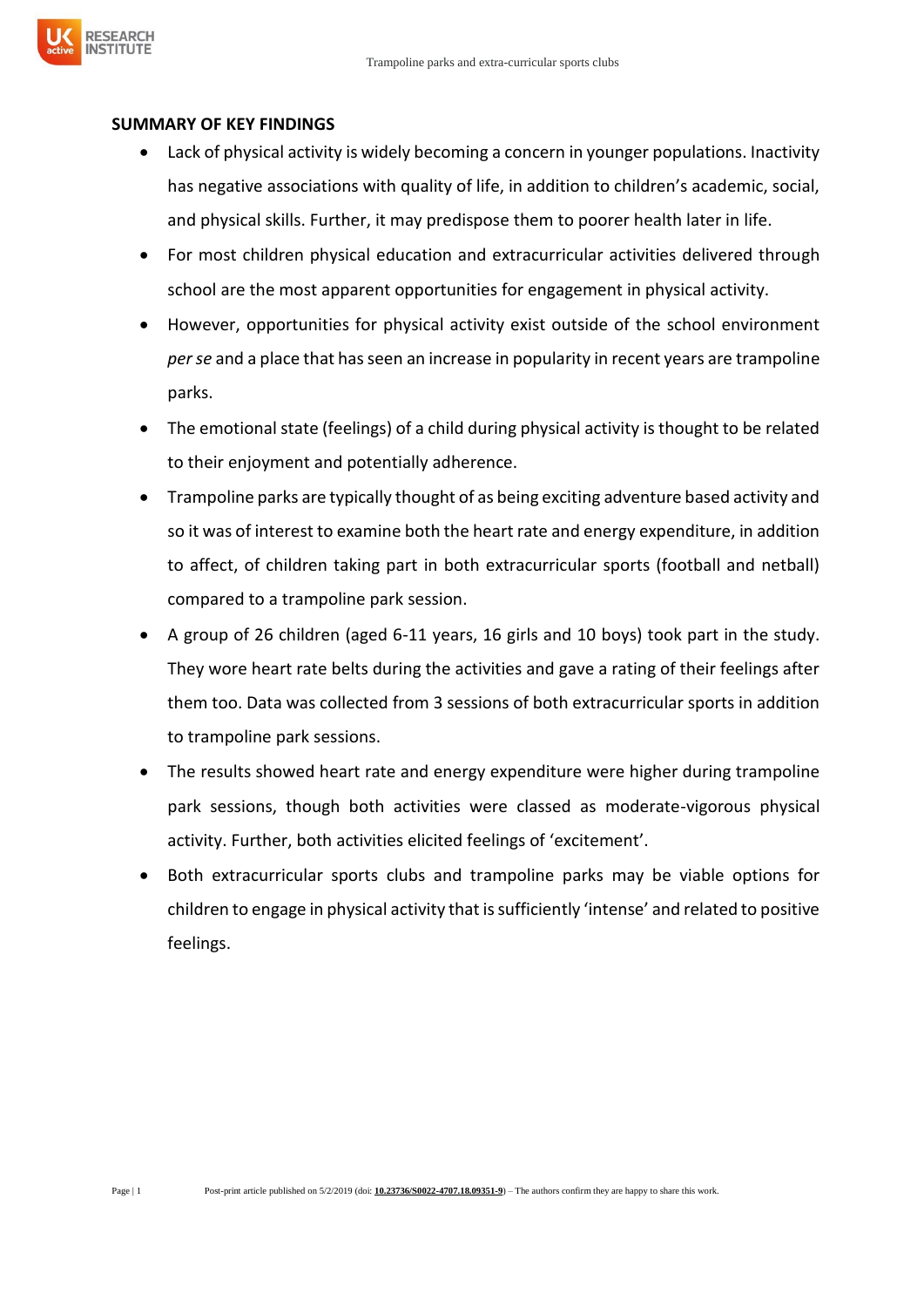# **Heart rate, energy expenditure, and affective responses from children participating in trampoline park sessions compared with traditional extracurricular sports clubs**

Budzynski-Seymour, E.<sup>a</sup>, Wade, M.<sup>b</sup>, Lawson, R.<sup>b</sup>, Lucas, A.<sup>b</sup>, and Steele, J.<sup>a,b</sup>

aSolent University, Southampton, UK; bukactive Research Institute, London, UK; Contact for Correspondence [emily.budzynski-seymour@solent.ac.uk;](mailto:emily.budzynski-seymour@solent.ac.uk) jamessteele@ukactive.org.uk; Twitt[er: @Emily\\_CBS; @jamessteeleii](https://twitter.com/JamesSteeleII)

#### **SCIENTIFIC ABSTRACT**

*Background*: Lack of physical activity (PA) is becoming an issue in younger populations. Trampoline parks are newly popular environments for PA yet research on their use is scarce. Thus the present study compared heart rate, energy expenditure, and affective responses in children participating in trampoline park sessions compared with extracurricular sports clubs. *Methods*: Children (aged 6-11 years; *n* = 16 females, *n* = 10 males) participated in 3 trampoline park sessions and 3 extracurricular sports club sessions lasting ~45 minutes over 3 weeks. Heart rate, energy expenditure, and affective responses through the circumplex model, were measured. *Results*: Both conditions elicited moderate-vigorous PA. Average heart rate (mean difference [95%CIs] = 27.6 *f*<sup>c</sup> [23.5 to 31.8]), peak heart rate (mean difference [95%CIs] = 24.2 *f*<sup>c</sup> [20.8 to 27.6]) and energy expenditure (mean difference  $[95\% \text{CIs}] = 3.2 \text{ kcals.}$ min<sup>-1</sup> [2.7 to 3.6]) were all significantly higher for the trampoline sessions. Affective responses for both conditions elicited feelings of 'excitement'. *Conclusion*: Both extracurricular sports clubs and trampoline park activities provide moderate-vigorous PA, though the latter may result in higher heart rate and energy expenditure responses. Both however produce similar positive affective responses. As such, both could be valuable options for PA opportunities for children.

**Key words:** physical activity; physical education; sports; youth

#### **INTRODUCTION**

Physical inactivity rates are increasing, with research into younger populations reporting both lower levels of physical activity (PA) and higher levels of sedentary behaviour, potentially contributing to childhood obesity which is now both a national and international issue.<sup>1,2</sup> The poor health associated with low levels of PA has an adverse effect on the quality of life, and overall development of children's academic, social and physical skills.<sup>3</sup> Furthermore, it may predispose them to poor health later on in life.<sup>3</sup> Increasing levels of PA is likely to be key in averting childhood obesity and the preventable diseases that develop as a result.<sup>4</sup> Indeed, the promotion of PA to improve the health of the younger population is a public health priority.<sup>2,5</sup> There is increasing evidence that demonstrates the health enhancing effects of PA, and the detrimental effects of inactivity. Therefore, it is crucial

researchers find ways to enhance young children's participation in PA.<sup>1,5</sup>

Assessing the physiological responses of PA engagement in children however, is a difficult task. There are a variety of methods currently available, yet heart rate monitors are a popular method due to their ease of measurement, ability to collect continuous data over a long period, and accurate representation of the stress that PA places on the cardiopulmonary system.<sup>6,7</sup> Heart rate monitors are also useful due to the linear relationship that occurs between oxygen uptake and heart rate<sup>7</sup> and their use in measuring PA levels has been found to be both valid and reliable.<sup>6</sup> In fact, they have been used to estimate energy expenditure in both young populations and adults, and when compared to whole body calorimetry, have shown acceptable validity.<sup>8</sup>

Although promotion of PA and its measurement is highlighted as a key priority for public health, it is important to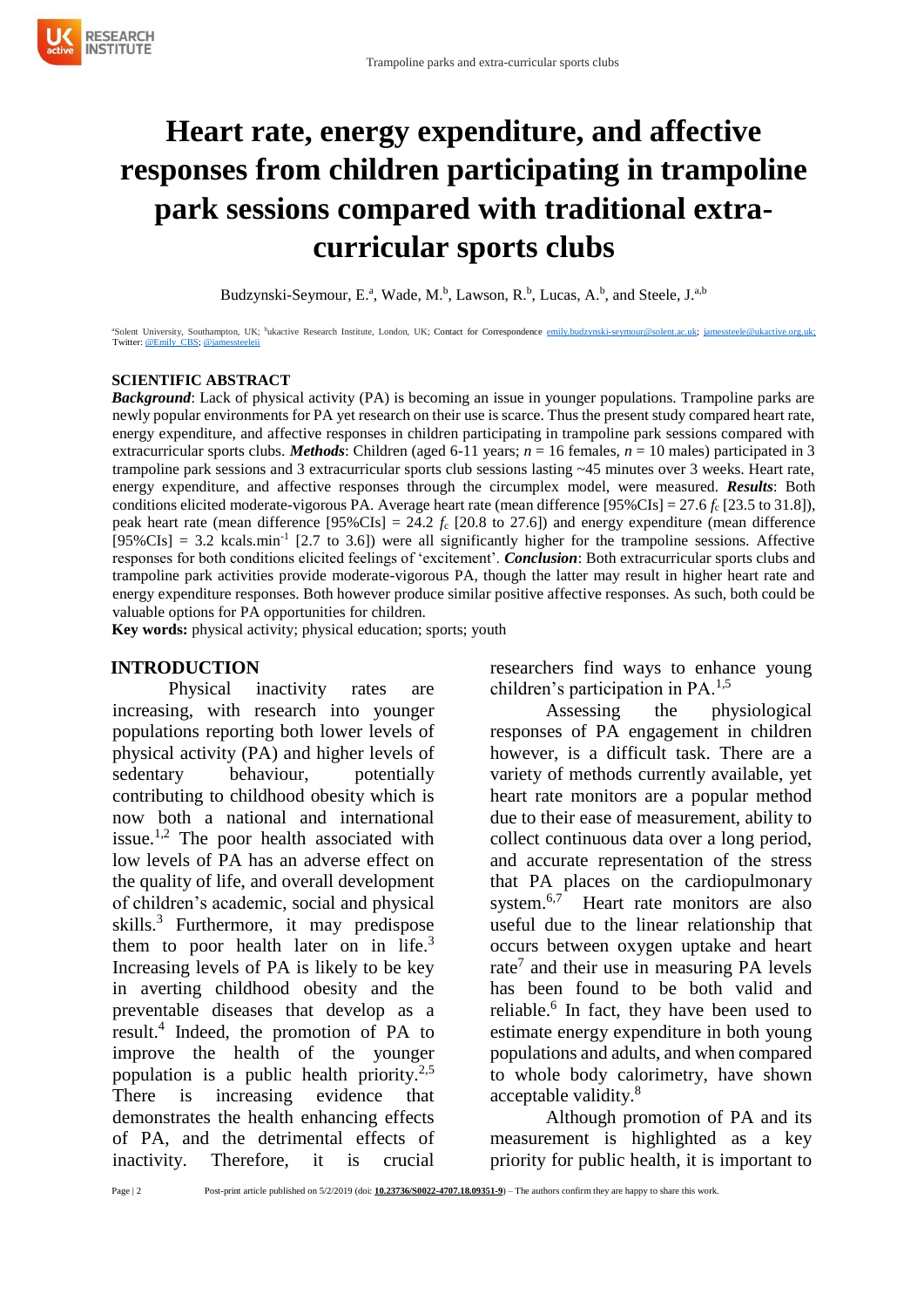

remember that children differ from adults – both in their motivations to take part in PA, and levels of PA required to maintain and improve health. Recent studies have called for a reform in children's exercise interventions as they are often given the same exercises as adults which may be inappropriate.<sup>1</sup> Research shows that PA interventions in children are often unsuccessful resulting in the need for further studies to develop activities that can be used to increase the PA levels of children.4,9 Further, there is a growing interest in understanding the complex interrelationships between emotions, subjective physical feeling states, and PA in children.<sup>10</sup>

It has been suggested that a positive affective response during PA may lead to greater enjoyment of the exercise, thus playing a significant role in exercise adherence and indicating that affect may be the first link in the exercise adherence chain.<sup>9</sup> Emotional states are key to the motivations behind behaviours including those which promote PA.<sup>10</sup> It is possible that the reason behind many physical activity interventions being unsuccessful is the fact that they do not focus on the motivations behind engaging in PA.<sup>11</sup> Research has found that children report enhanced positive affect after structured exercise tasks, and this suggests a bidirectional association between affective states and PA.<sup>10</sup> However, it seems that certain PA types may lead to greater affective responses than others. For example, research has shown that structured gym activities (dodging, chasing, and fleeing games) resulted in more positive responses when compared to traditional aerobic activities (treadmill, cycle ergometer, and elliptical exercise<sup>1</sup>). Therefore, considering the affective response that PA may induce is crucial as a greater positive affect may lead to greater enjoyment and exercise adherence, which should increase PA levels and promote positive health outcomes.<sup>1</sup>

One location where children spend large amounts of time, and that can influence their PA levels, is at school during Physical Education (PE) lessons, and during extracurricular activities such as sports clubs. PE lessons have many important aims, such as the development of motor skills, creative and artistic expression, self-realisation, moral development and social development.<sup>12</sup> However, although schools have the potential to be optimal venues for promoting PA levels, evidence shows that this is not the case, and many PA interventions at schools, including PE classes, do not have sufficiently positive impacts upon PA levels,<sup>5</sup> or physical fitness.<sup>13</sup> One reason behind these interventions being unsuccessful is the limitation of using curriculum time. The time allocated to PE lessons in schools is around 2 hours a week, which potentially limits the success of any intervention before it begins.<sup>14</sup> One way of overcoming this issue is to utilise extracurricular time, such as after school activities as these will not impact educational time and provide an opportunity for facilitating PA engagement.<sup>14</sup>

As well as within school, children have many opportunities to engage in PA outside the school environment, with one such place being trampoline parks. Despite concerns regarding safety and injury risk,  $15$ recently there has been a rise in the number of trampoline parks nationwide in the UK, which are opening at an exponential rate, and are perceived as an exciting adventure activity. <sup>16</sup> It has been said that they help in the development of gross motor skills including jumping, balance and coordination, in addition to promoting the development of social skills and encouraging physical activity participation.<sup>16</sup> A reason behind their popularity could be the need to identify environments where children can engage in PA, and enjoy doing so, thus potentially promoting regular PA participation.<sup>16</sup>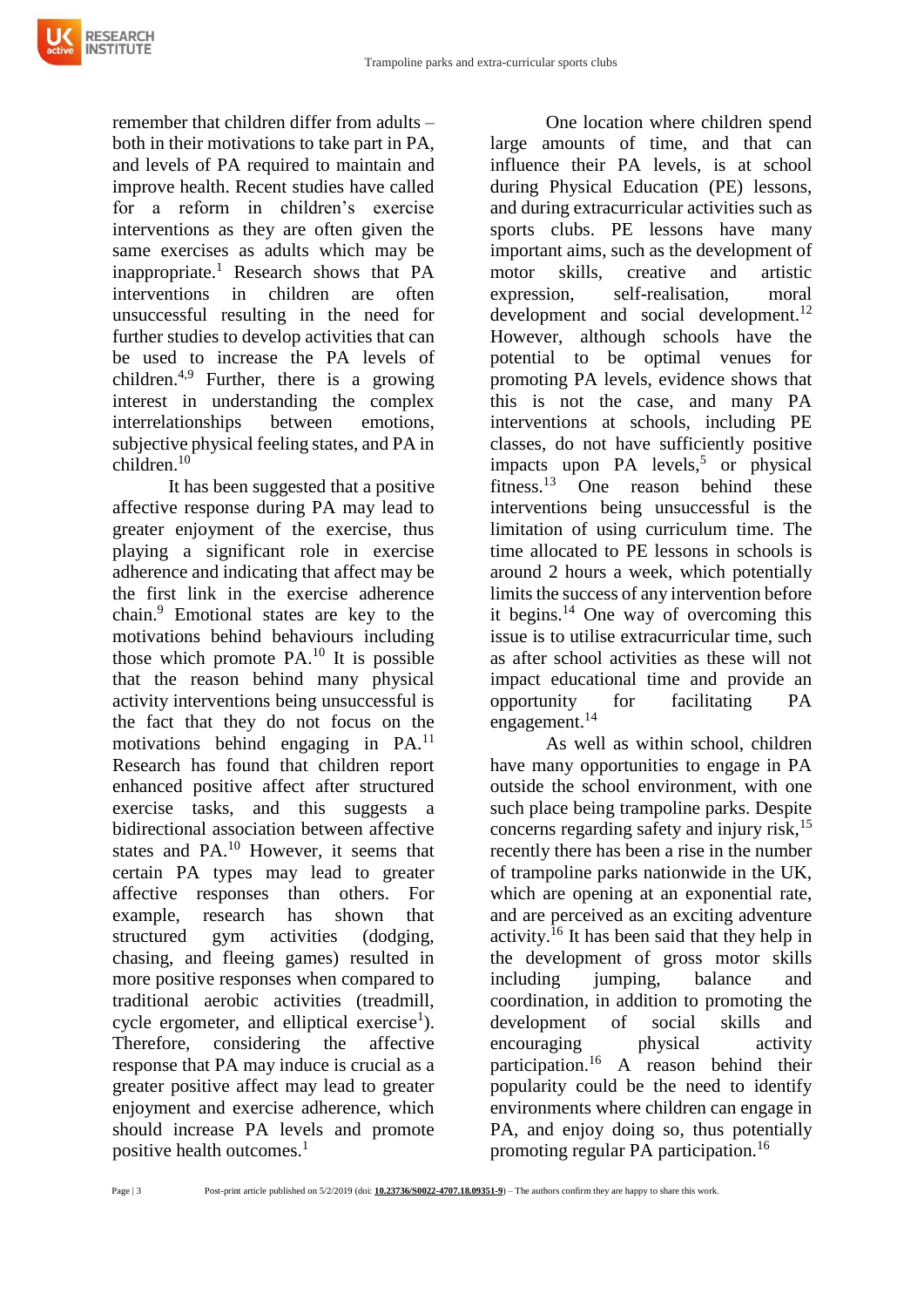As trampoline parks have only recently gained a reputation as a place to engage in PA, research into the physical benefits of exercise at trampoline parks is scarce. However, due to their popularity, especially with the younger population, it seems prudent to investigate the benefits that they may bring. Therefore, the aim of this research was to investigate the heart rate response, estimated energy expenditure, and affective response from children participating in trampoline park sessions compared with traditional extracurricular sports clubs.

## **METHODS**

#### **Study Design**

A repeated crossover study design was utilised whereby participants from a single school in the South of England participated in both trampoline park sessions, and traditional extracurricular sports clubs (soccer and netball), on three occasions. This design was used to compare between conditions heart rate responses, estimated energy expenditure and affective responses. Both soccer and netball were selected as it was anticipated that this would enable a greater number of both males and females to be recruited. The study design was approved by the Health, Exercise, and Sport Science Ethics Committee at the senior author's institution (ID: STEELE13032018).

#### **Participants**

An *a priori* sample estimate was performed using G\*Power (version 3.1.9.2; University of Kiel, Germany). This was based upon a moderate Cohen's *f* of 0.25 at an α of 0.05 and β of 0.80 and suggested 28 participants would be required. Recruitment was led by the school participating in the study. Letters were sent to parents indicating the study would be taking place and that children who were currently participating in extracurricular sports clubs including soccer and netball had the opportunity to opt-in through their current participation. Prior to participation,

both children and their parents received participant information sheets with the recruitment letters, using language appropriate for children and parents. Both were offered the opportunity to ask any questions to the research team via email or telephone. If they were happy with the study outlined then both written informed consent was obtained from the parents, as well as written informed assent from the children. Twenty-nine children were recruited and participated in the study  $(n =$ 17 females,  $n = 12$  males). After exclusion of participants who were recruited but did not complete at least one session of each condition, data was available for analysis from a total of 26 children ( $n = 16$  females,  $n = 10$  males). Participants were aged  $9\pm 1$ years (range 6 to 11 years) with a height of 139.8±12.4 cm, a weight of 35.5±10.1 kg, and a body mass index of  $18.0 \pm 3.6$  kg.m<sup>2</sup>.

## **Equipment and Measures**

Heart rate was measured continuously throughout all sessions using chest worn heart rate monitors (MZ-3; Myzone Ltd, Isle of Man). The heart rate monitors were placed on the children by the research team prior to the sessions beginning, with the session start and end time noted to identify the correct time period from the heart rate data once exported. Children were instructed to alert a member of the research team if their heart rate monitor came loose and this was then adjusted for them to return to the session as quickly as possible. The heart rate belts measured heart rate every minute during the sessions and from this both average (AvgHR) and peak (PeakHR) heart rates were considered. From the heart rate data, energy expenditure in kcals was estimated using equations from Keytel et  $al<sup>17</sup>$  and the mean rate of energy expenditure (kcal.min-<sup>1</sup>) across the session was calculated (AvgEE). Affective responses were also considered through the circumplex model.<sup>18</sup> Valence was measured using the Children's Feeling Scale (CFS) and activation measured using the Children's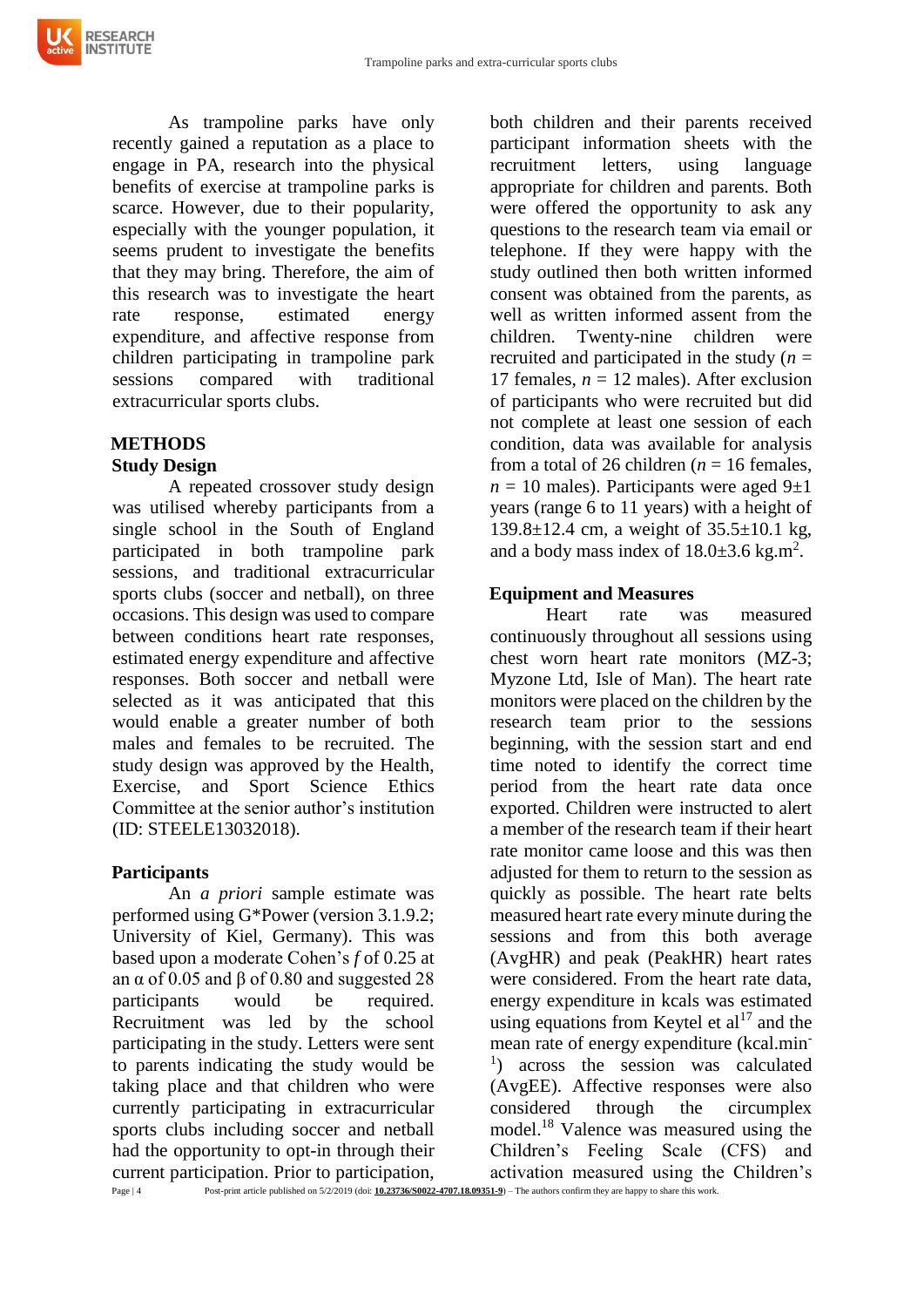

Felt Arousal Scale (CFAS) which were adapted from the adult versions by Hulley et al.<sup>19</sup> When the sessions ended the participants returned to the researchers to have their heart rate monitors removed, and were then asked to provide ratings for both the CFS and CFAS. The children were shown the scales and asked "How do you feel right now?" and "How awake do you feel right now?" and to point to the number they felt most appropriate. During the first testing session the scales were described to the children and they were told to consider the faces as well to help them determine the most appropriate number.

# **Trampoline Park Sessions & Extracurricular Sport Clubs (Soccer and Netball)**

Both the trampoline park sessions and extracurricular sports clubs lasted for ~45 minutes and took place between 3pm and 5pm after school on weekdays. Sessions took place over a four-week period in May with the first sessions taking place in week 1, and the second and third sessions taking place in week three and four respectively. This was due to data collection falling on a week with a national holiday in week two. Trampoline sessions took place on Mondays, and the extracurricular sport clubs on Thursdays (soccer) and Fridays (netball). Both sessions were supervised and delivered by *in situ* staff at the trampoline park or the school dependent upon the sessions.

Prior to beginning the trampoline park sessions all children were required to watch a safety video explaining the rules of the park. After this the session began and followed a similar format for each of the three sessions. The aim was to provide a fun, active experience for the children utilising a range of different activity types. This included an initial warmup followed by games of dodgeball, tag, obstacle courses, coaching of trampoline skills, and free time.

Extracurricular sports club sessions included both soccer and netball, with

participants completing one or the other based upon which club they attended upon recruitment. These clubs took place at the participants' school and were delivered by trained PE and/or external (for soccer) staff. Both sessions followed similar formats, with children first performing a warmup followed by skills based activities (e.g. passing, defending, movement and support) incorporated into small games, finished up with a traditional match based activity.

#### **Statistical Analysis**

Due to the hierarchical structure of the data multilevel mixed modelling was used to account for clustering at the participant level. The hierarchical structure of the data included participants as a level 3 variable, condition as a level 2, and time as a level 1. The effects of 'condition' (trampoline park sessions compared or extracurricular sports clubs), 'time' (session 1, 2, or 3), and 'condition x time' upon the dependent variables of AvgHR, PeakHR, AvgEE, CFS, and CFAS were examined. Fixed factors included in the model were 'condition', 'time', and 'condition x time', with 'sex' included as a fixed covariate and the 'condition x sex' interaction included to account for the discrepant sex distribution between the soccer and netball sessions within the extracurricular sports clubs condition. Random intercepts by participant were included, and random slopes for 'condition' and 'time' using an unstructured covariance type. Due to the inclusion of both fixed and random effects Restricted Maximum Likelihood estimation was used. Estimated marginal means and 95% confidence intervals were calculated and presented with comparisons made using post hoc Bonferonni tests. Analyses were performed using SPSS (version 23; IBM, Portsmouth, Hampshire, UK) with statistical significance accepted at  $\alpha$  = 0.05.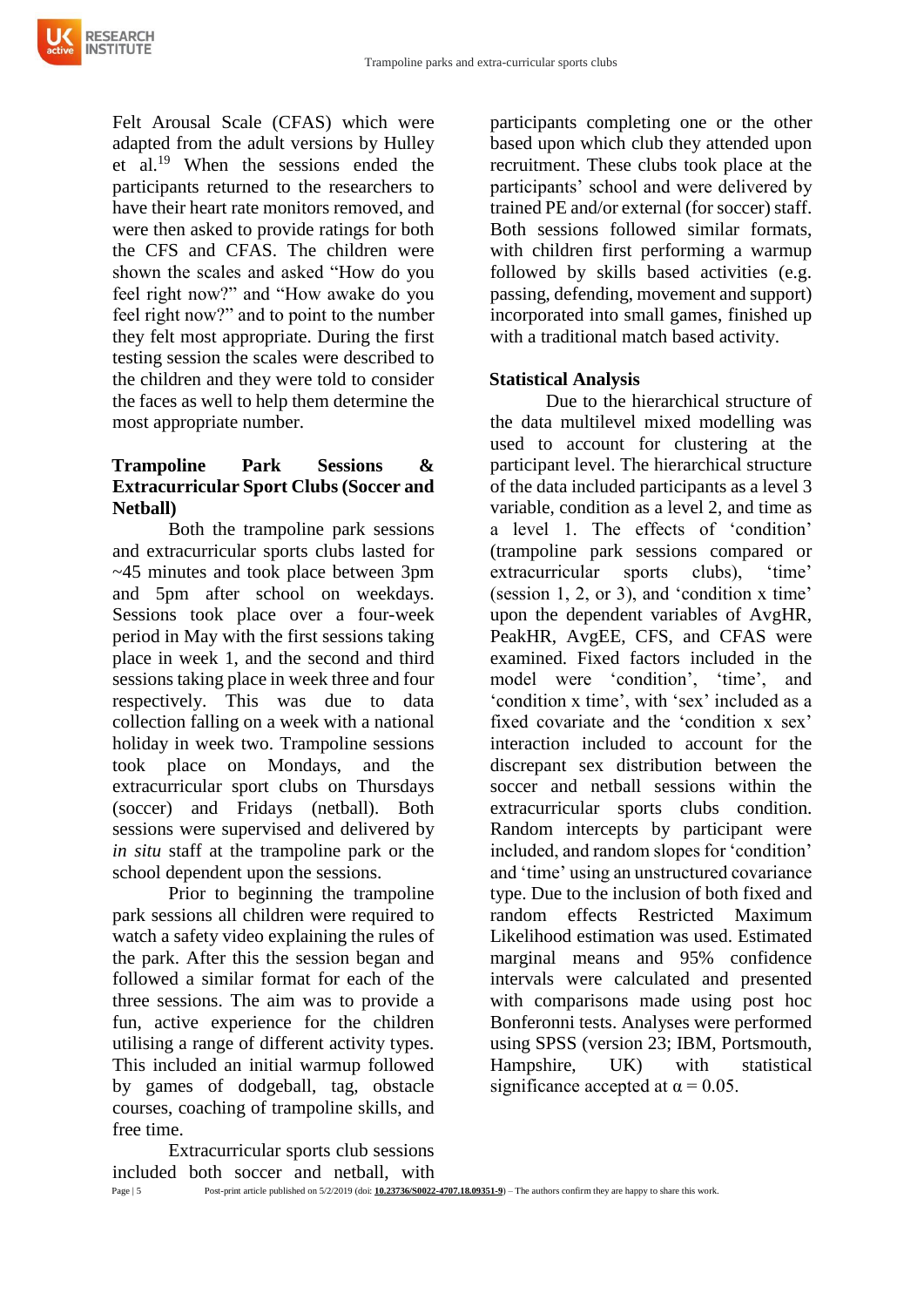

Figure 1. AvgHR responses for each condition and week. Data are presented as estimated marginal means ±95%CIs.

#### **RESULTS**

#### **Heart Rate Responses**

For AvgHR there were significant main effects by 'condition'  $(F_{(19.469)},$ 46.930,  $p < 0.001$ ), 'time' ( $F_{(13,430)} = 6.623$ ,  $p = 0.010$ , 'condition x time' ( $F_{(76.476)} =$ 4.468,  $p = 0.015$ , and 'condition x sex'  $(F_{(20.435)} = 6.584, p = 0.006)$ . Pairwise comparisons of estimated marginal means for 'condition' revealed significantly greater AvgHR for the trampoline park sessions compared to the extracurricular sports clubs (mean difference [95%CIs] = 27.6 [23.5 to 31.8], *p* < 0.001). For 'time' pairwise comparisons revealed no significant differences between week 1 and week 2 (mean difference [95%CIs] = 2.0 [- 2.4 to 6.3],  $p = 0.752$ , or week 2 and week 3 (mean difference [95%CIs] = 4.3 [-0.2 to

8.9],  $p = 0.064$ ; however, there was a significant difference between week 1 and week 3 (mean difference  $[95\%$ CIs] = 6.3 [0.8 to 11.8], *p* = 0.027). Pairwise comparisons of 'condition x time' revealed no differences between any weeks for extracurricular sports clubs (all *p* > 0.999), and for trampoline park sessions there were no significant differences between week 1 and week 2 (mean difference  $[95\%$ CIs] = 4.4 [-1.1 to 9.9],  $p = 0.159$ ). However, there were significant differences between week 1 and week 3 (mean difference  $[95\%$ CIs] = 10.8 [4.6 to 17.0],  $p = 0.001$ ), and week 2 and week 3 (mean difference  $[95\%$ CIs] = 6.4 [0.8 to 11.9],  $p = 0.019$ ). AvgHR is shown in 1 for each condition and week.

For PeakHR there were significant main effects by 'condition'  $(F_{(20.048)}$ , =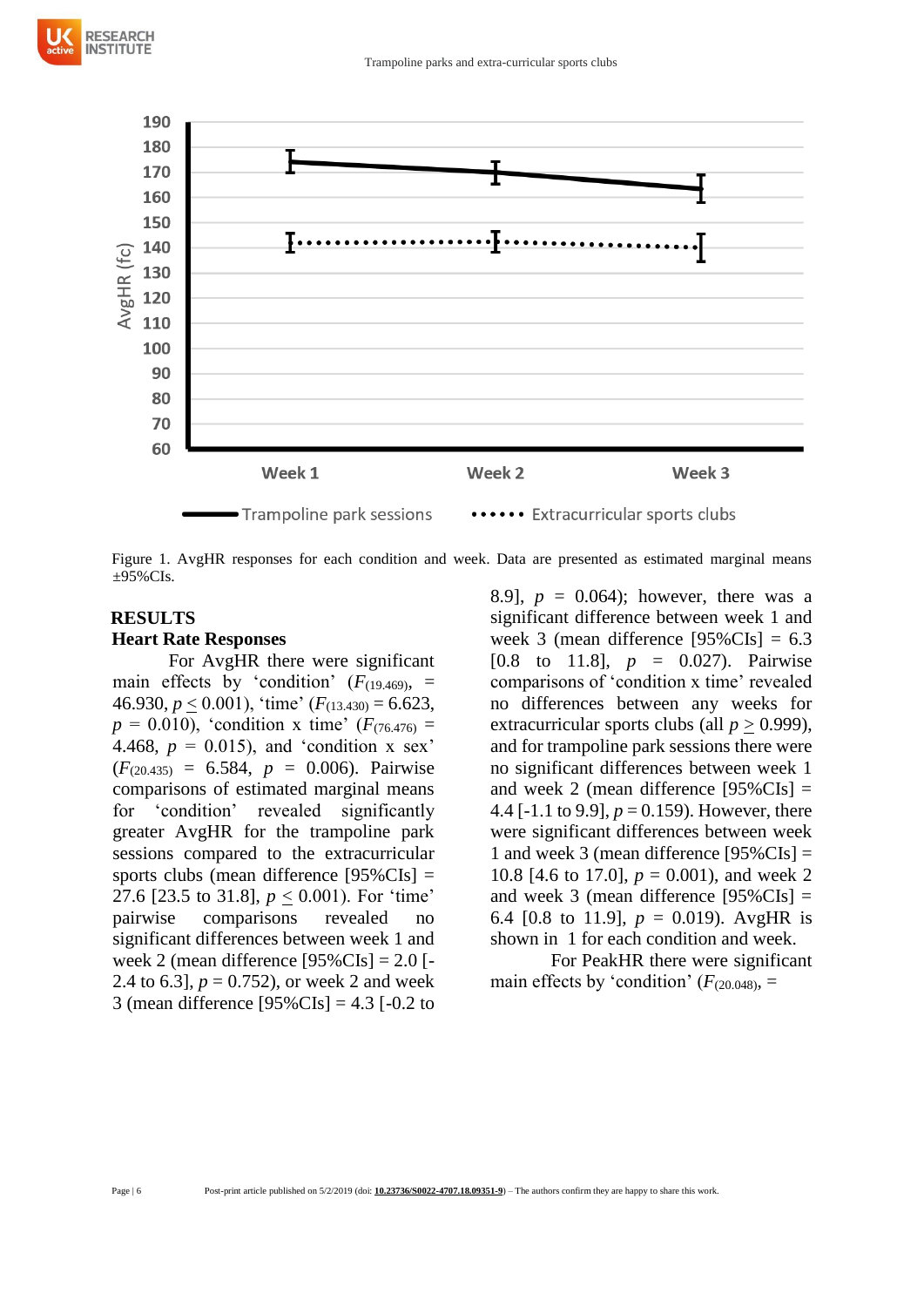

Figure 2. PeakHR responses for each condition and week. Data are presented as estimated marginal means  $\pm 95\%$ CIs.

63.247,  $p \leq 0.001$ ), 'time'  $(F_{(18.364)} =$ 10.591,  $p < 0.001$ ), and 'condition x sex'  $(F_{(21.167)} = 10.641, p = 0.001)$ , but not 'condition x time'  $(F_{(65.148)} = 1.027, p =$ 0.364). Pairwise comparisons of estimated marginal means for 'condition' revealed significantly greater PeakHR for the trampoline park sessions compared to the extracurricular sports clubs (mean difference  $[95\%$ CIs] = 24.2 [20.8 to 27.6]. *p* < 0.001). For 'time' pairwise comparisons revealed no significant differences between week 1 and week 2 (mean difference  $[95\%$ CIs] = 0.3 [-0.3 to 0.9],  $p = 0.634$ , or week 2 and week 3 (mean difference  $[95\% \text{CIs}] = 4.3$  [-0.2 to 8.9],  $p = 0.064$ ; however, there was a significant difference between week 1 and week 3 (mean difference  $[95\% \text{CIs}] = 6.3$ [0.8 to 11.8], *p* = 0.027). Pairwise comparisons of 'condition x time' revealed no differences for extracurricular sports clubs between week 1 and week 2 (mean difference  $[95\%$ CIs] = 0.6 [-4.1 to 5.3], *p* > 0.999), week 1 and week 3 (mean difference  $[95\%$ CIs] = 4.9 [-0.1 to 9.9],  $p =$ 0.058), or week 2 and week 3 (mean

difference  $[95\%$ CIs] = 4.3 [-1.1 to 9.7],  $p =$ 0.167). For trampoline park sessions there were no significant differences between week 1 and week 2 (mean difference  $[95\% \text{CIs}] = 3.6$  [-1.3 to 8.5],  $p = 0.232$ ), or week 2 and week 3 (mean difference  $[95\%$ CIs] = 4.8 [-0.4 to 10.0],  $p = 0.075$ ); however, there was a significant difference between week 1 and week 3 (mean difference  $[95\%$ CIs] = 8.4 [3.4 to 13.4], *p* < 0.001). PeakHR is shown in figure 2 for each condition and week.

#### **Energy Expenditure**

For AvgEE there were significant main effects by 'condition'  $(F<sub>(14.654)</sub>, =$ 20.561,  $p < 0.001$ ), 'time'  $(F_{(14.357)} = 6.684$ ,  $p = 0.009$ ), and 'condition x sex' ( $F_{(16.617)} =$ 16.617,  $p < 0.001$ ), but not 'condition x time'  $(F_{(83.009)} = 1.754, p = 0.179)$ . Pairwise comparisons of estimated marginal means for 'condition' revealed significantly greater AvgEE for the trampoline park sessions compared to the extracurricular sports clubs (mean difference [95%CIs] = 3.2 [2.7 to 3.6], *p* < 0.001). For 'time' pairwise comparisons revealed no significant differences between week 1 and

RESEARCH **NSTITUTE**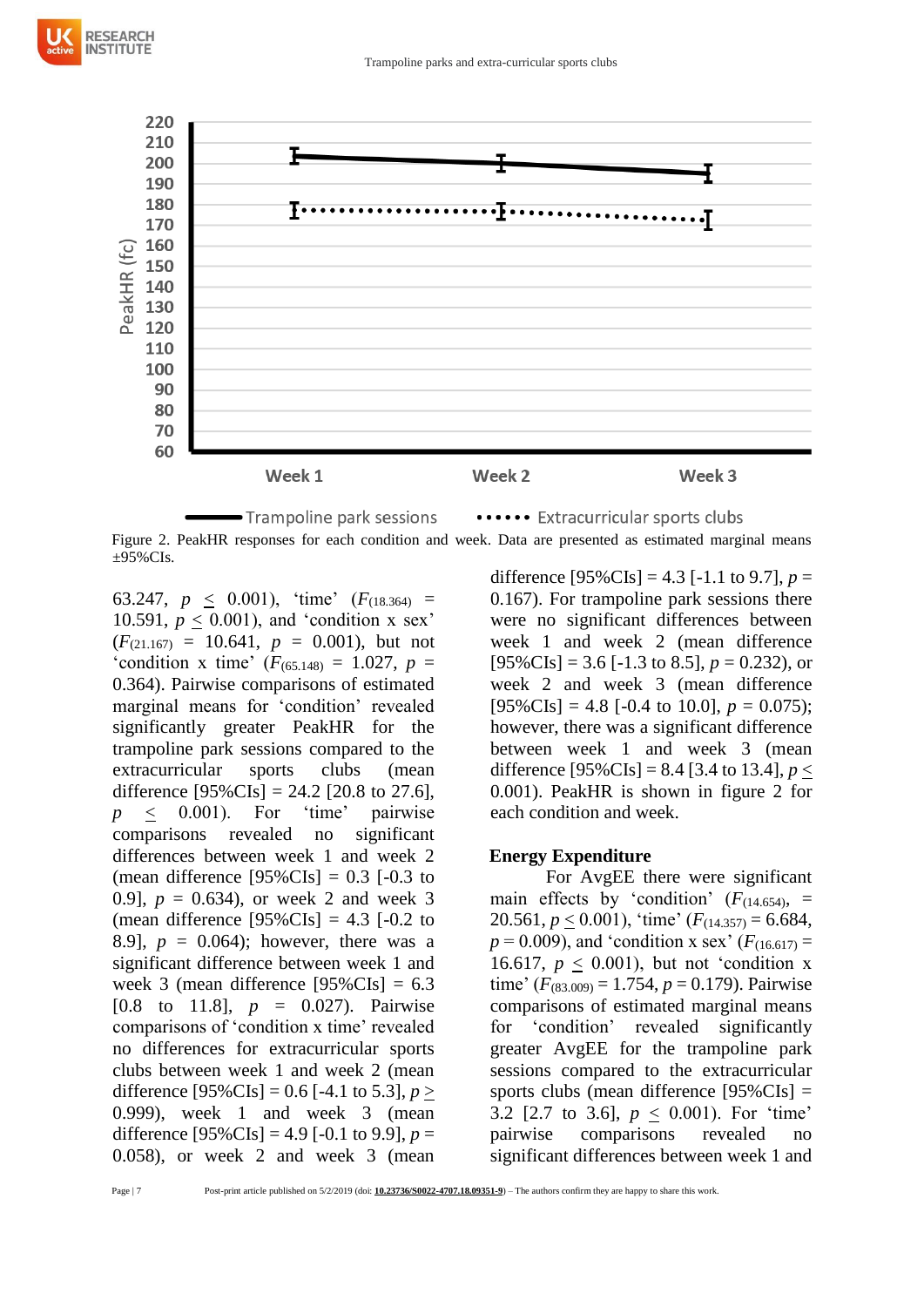



Trampoline park sessions ..... Extracurricular sports clubs Figure 3. AvgEE responses for each condition and week. Data are presented as estimated marginal means  $+95\%$ CIs.

week 2 (mean difference  $[95\%$ CIs $] = 0.3$  [-0.3 to 0.9],  $p = 0.634$ , or week 2 and week 3 (mean difference  $[95\%$ CIs] = 0.6 [-0.0 to 1.2],  $p = 0.062$ ; however, there was a significant difference between week 1 and week 3 (mean difference [95%CIs] = 0.9 [0.1 to 1.6], *p* = 0.022). Pairwise comparisons of 'condition x time' revealed no differences for extracurricular sports clubs between week 1 and week 2 (mean difference  $[95\%$ CIs] = 0.1 [-0.6 to 0.8], *p* > 0.999), week 1 and week 3 (mean difference  $[95\%$ CIs] = 0.5 [-0.4 to 1.4],  $p =$ 0.409), or week 2 and week 3 (mean difference  $[95\%$ CIs] = 0.4 [-0.4 to 1.2],  $p =$ 0.704). For trampoline park sessions there were no significant differences between week 1 and week 2 (mean difference  $[95\% \text{CIs}] = 3.6$  [-1.3 to 8.5],  $p = 0.232$ ); however, there were significant differences between week 1 and week 3 (mean difference  $[95\%$ CIs] = 1.3 [0.4 to 2.1],  $p =$ 0.003), and week 2 and week 3 (mean difference  $[95\%$ CIs] = 0.8 [-0.1 to 1.6],  $p =$ 0.034). AvgEE is shown in figure 3 for each condition and week.

#### **Affective Responses**

For CFS there were significant main effects by 'condition'  $(F_{(16.475)}, = 4.795, p =$ 0.043), but not 'time'  $(F_{(13.936)} = 1.479, p =$ 0.262), 'condition x time'  $(F_{(76.279)} = 0.046,$  $p = 0.955$ ), or 'condition x sex' ( $F_{(19.012)} =$ 2.534,  $p = 0.106$ ). Pairwise comparisons of estimated marginal means for 'condition' revealed significantly greater CFS for the extracurricular sports clubs compared to the trampoline park sessions (mean difference  $[95\% \text{CIs}] = 0.8$  [0.1 to 1.5],  $p = 0.021$ ).

For CFAS there were significant effects by 'condition'  $(F_{(12.911)}, = 10.790, p)$  $= 0.006$ ) and 'condition x sex' ( $F_{(6.485)} =$ 5.488,  $p = 0.040$ ), but not 'time' ( $F_{(23.794)} =$ 2.466,  $p = 0.106$  or 'condition x time'  $(F_{(89.081)}, = 1.006, p = 0.370)$ . However, pairwise comparisons of estimated marginal means for 'condition' however revealed no significant difference for CFAS between the extracurricular sports clubs compared to the trampoline park sessions (mean difference  $[95\% \text{CIs}] = 0.4$  [-0.1 to 0.8],  $p = 0.104$ .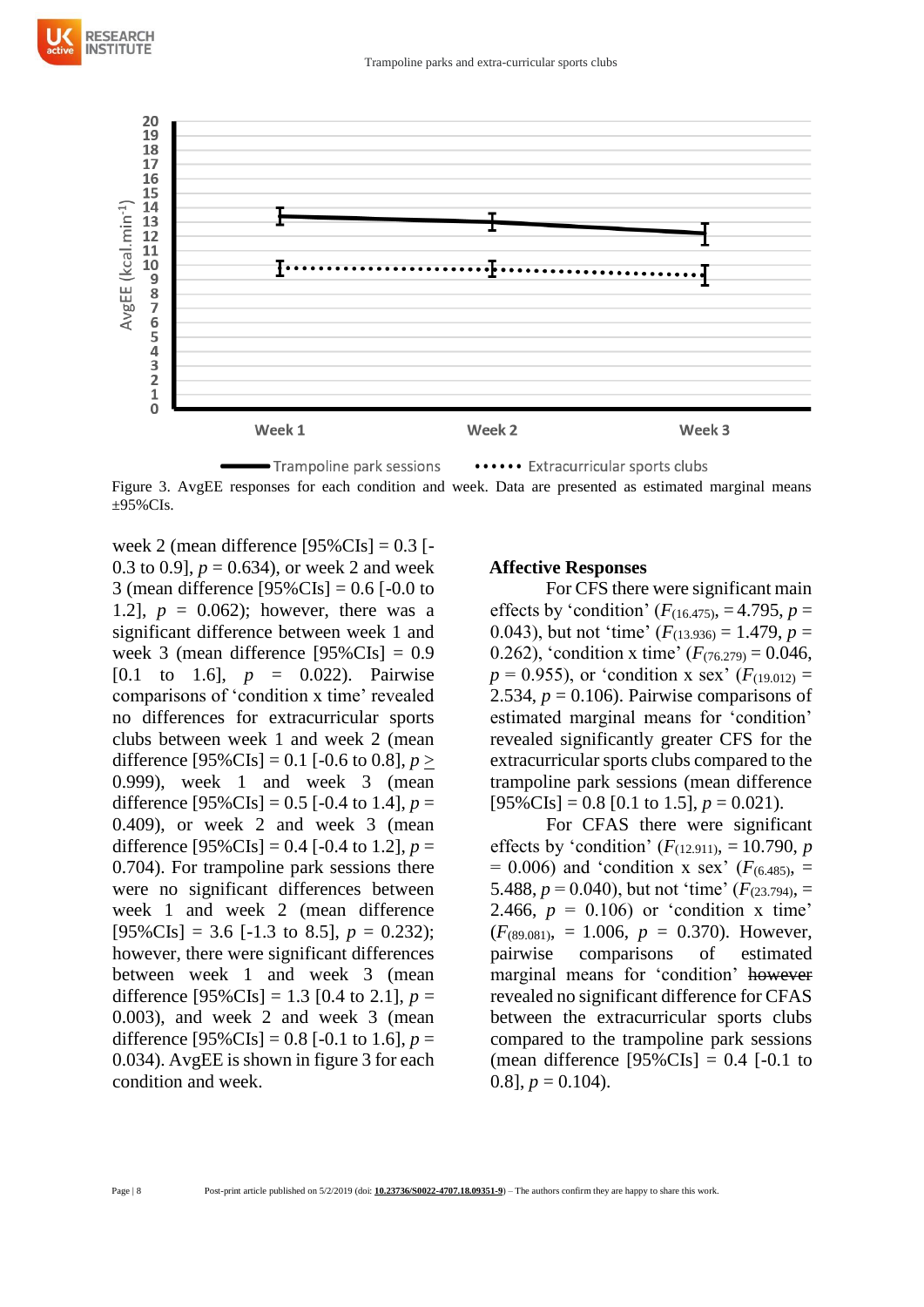

Figure 4. CFS and CFAS plotted in circumplex space.

CFS and CFAS were considered through the circumplex model of affect. A quadrant plot is shown in Figure 4 which suggested that, despite statistically significant differences between conditions for CFS and CFAS, these were small and both conditions elicited feelings of energy/enthusiasm.

#### **DISCUSSION**

**RESEARCH** 

The aim of this research was to investigate the heart rate response, estimated energy expenditure, and affective response from children participating in trampoline park sessions compared to traditional extracurricular sports clubs. The results showed that for AvgHR, PeakHR, and AvgEE, though both conditions elicited relatively high responses, these were significantly greater for the trampoline based exercise when compared to the extracurricular activities (*p*<0.001). For the affective response, the CFS results were significantly greater for the extracurricular activities  $(p=0.021)$ , but no significant differences were found for the CFAS scores (*p*=0.104). However, when considered in the circumplex model both conditions

appeared to elicit similar responses. Further, no adverse events (e.g. injuries) occurred during any of the sessions completed or were reported afterwards as having resulted from the sessions.

The results for both AvgHR and PeakHR were both significantly higher for the trampoline park sessions suggesting that the children experienced greater physiological stress, which may lead to greater adaptation of the cardiovascular system<sup>7,20</sup> when compared to extracurricular activities. Both high AvgHR and PeakHR is indicative of greater intensities of effort, and children aged between 5-17 are recommended to complete at least 60 minutes of moderate to vigorous intensity physical activity daily.<sup>21</sup> Using the average age of the sample (9 years), to be exercising at a moderate to vigorous intensity the heart rate values would need to be between 135 to 206  $f_c$ .<sup>22</sup> The results from the current study show that both the trampoline exercise and extracurricular activities meet these recommendations, though the trampoline exercise may be slightly superior as it yields higher values pushing the PA into the vigorous band.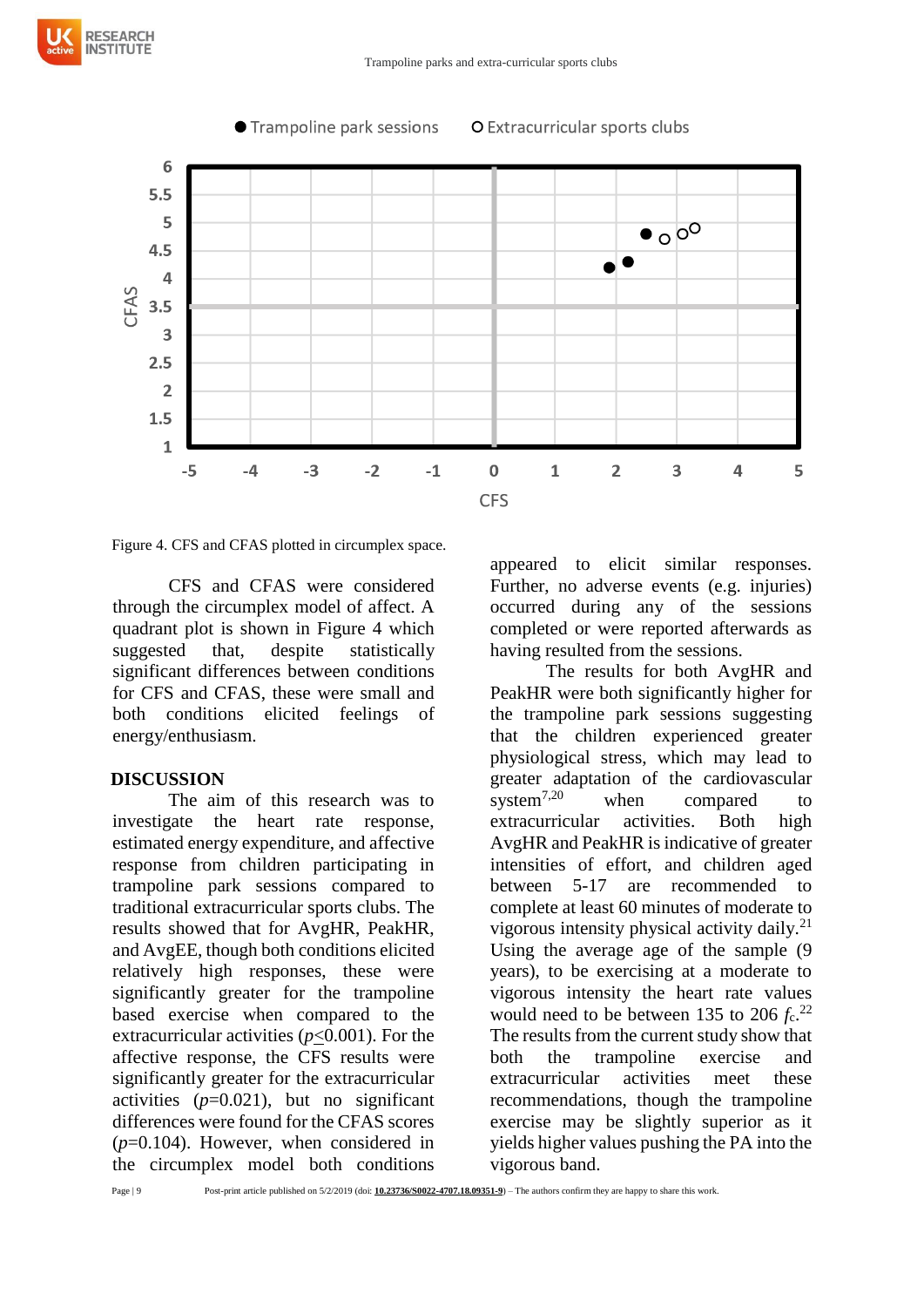

Extracurricular activities including soccer and netball have been investigated previously in the literature. Szakaly et  $al^{20}$ analysed primary school children's heart rate when performing a variety of physical activities; the average heart rate values for children ages 10-12 performing ball games was  $156 f_c$ . This value is slightly higher than that recorded for the present study; however, this may be explained by participants in our study being slightly older. Szakaly et  $al^{20}$  also found that the activity with the highest heart rate values was "games", with average heart rates recorded as 164  $f_c$ . Interestingly, this only reaches the lower range of the average AvgHR for all three weeks of the trampoline sessions which ranged from 164-175 *f*c. This was also the case in a similar study by Bendiksen et  $al<sup>23</sup>$  who investigated the heart rate response of 8-9 year olds in various physical activities. The sample here were closer to the average age of the current sample  $(-9 \text{ years})$ , with the highest average heart rate recorded for any activity as 156 *f*<sup>c</sup> which was for soccer, followed by basketball at 155 *f*<sup>c</sup> and unihockey at  $152 f_c$ . Both of these studies show that the AvgHR values for young children participating in activities such as soccer are similar to the results shown in the current study; however, these are significantly lower than the AvgHR values reported for the trampoline sessions, suggesting a potential advantage over more traditional extracurricular activities. This suggests that the trampoline sessions may result in greater stimulus to the cardiovascular system and subsequently the

overall health of the child. Indeed, a recent study<sup>13</sup> compared recreational soccer, traditional PE classes, and 'High Intensity Interval Training' (HIIT) in overweight and obese males aged 11-13 years. Average heart rates in this study were 75.1±2.3%, 68.3±2.2%, and  $80.0\pm3.0\%$  of max heart rate for soccer. traditional PE classes, and HIIT respectively. In the present study the AvgHR was 77.2% to 82.5% for the

trampoline classes and 67.2% to 67.5% for the traditional extracurricular classes. Thus comparatively, the extracurricular classes in the present study were more similar to traditional PE in the study of Cvetkovic et al.<sup>13</sup> Indeed, Cvetkovic et al<sup>13</sup> also examined improvements in muscular and cardiorespiratory fitness over a 12-week intervention and found that the recreational soccer and HIIT intervention improved these outcomes suggesting mode of PA may be unimportant, yet the traditional PE classes resulted in increased body mass, BMI, and fat mass. This may be due to the relatively lower intensity of effort and thus stimulus provided by these classes as this is likely more important for adaptation as opposed to both modality and even PA bout duration.24,25 However, the estimated average caloric expenditure was also relatively less in the PE sessions compared with the soccer and HIIT sessions and thus may explain the body composition results.

An increased energy expenditure helps to combat excess weight gain in school children.<sup>26</sup> The results of the current study suggest that energy expenditure is significantly greater (*p*<0.001) when engaging in a trampoline session compared to extracurricular sports clubs. The energy expenditure ranged from 12.1 to 13.2 kcal.min<sup>-1</sup> for the trampoline session, and 9.5 to 9.8 kcal.min<sup>-1</sup> for the extracurricular activities. Thus for 45 minute sessions the total estimated energy expenditure for the trampoline sessions were 544 to 594 kcals, and for the extracurricular sessions 428 to 441 which, despite the heart rate results, were actually *both* higher than the energy expenditures reported by Cvetkovic et  $al<sup>13</sup>$ for soccer, HIIT, and PE classes.

There are several ways of considering energy expenditure, a common one being metabolic equivalents (METS). This is defined as the ratio of work metabolic rate to a standard metabolic rate, usually resting, and can range from as low as 0.9 (sleeping) to as high as 18 (running at 10.9mph) with many activities listed in the *Compendium of Physical Activities.*<sup>27</sup>

Page | 10 Post-print article published on 5/2/2019 (doi: **[10.23736/S0022-4707.18.09351-9](https://doi.org/10.23736/S0022-4707.18.09351-9)**) – The authors confirm they are happy to share this work.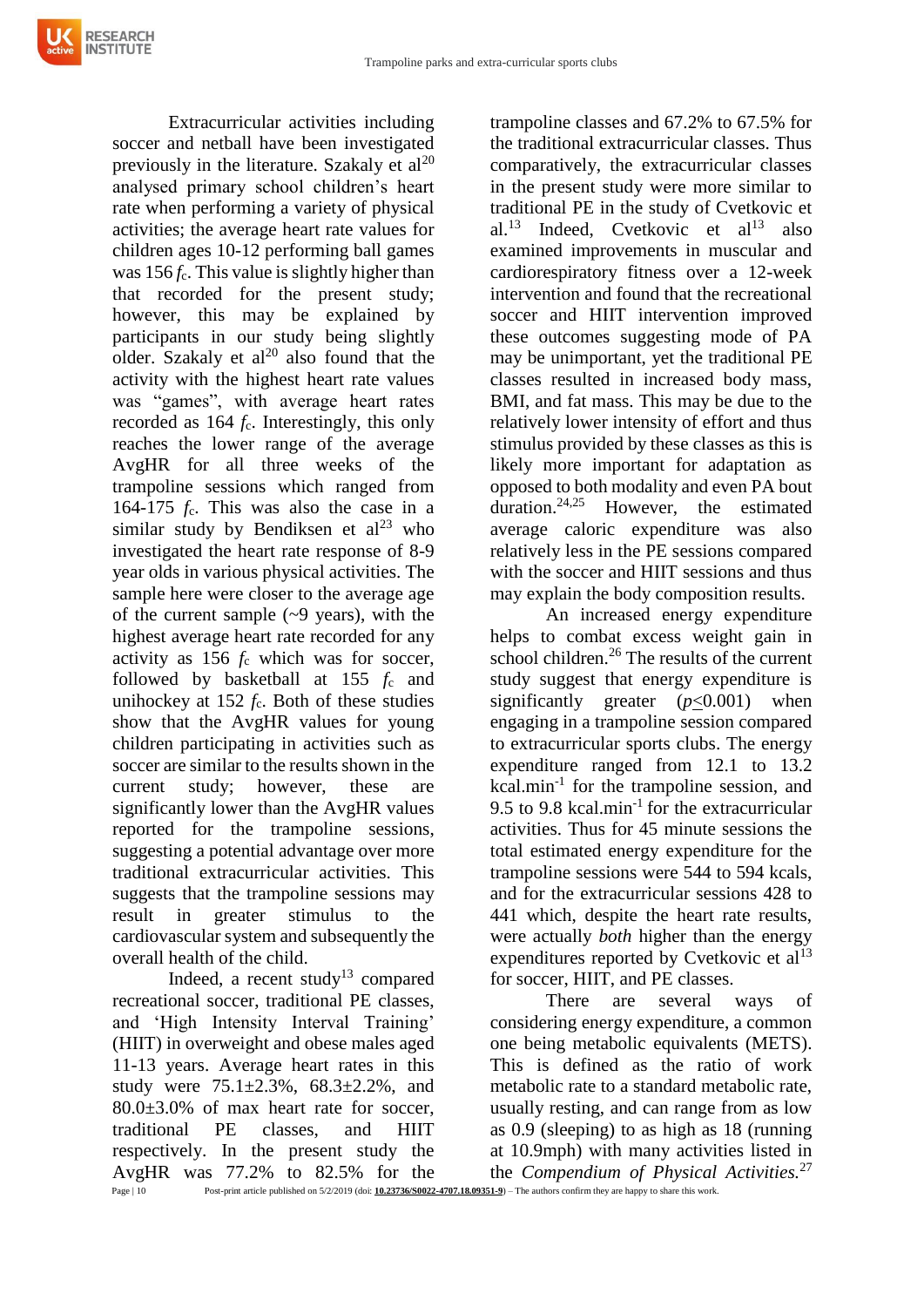When considering METS from the *Compendium of Physical Activities*, soccer is estimated as 6 METS and above, netball between 3.0-5.99 METS and trampoline exercise 3.5 – 4.5 METS (Ainsworth *et al.,* 2000). These estimates however are specific to adults and thus recently, due to the relatively greater energy expenditure in children,<sup>28</sup> a *Youth Compendium of Physical Activities* has been produced.<sup>29</sup> From this and for the age groups included, soccer based activities range from 5.1 to 8.5 METS and trampoline sessions range from 7.3 to 8.2 METS (netball is not available). Converting the  $kcal$ .min<sup>-1</sup> energy expenditure estimates in the present study to METS (using the average body mass for the group) for comparison shows 19.8 to 21.6 METS for the trampoline session, and 15.5 to 16.0 for the extracurricular activities. It is not clear as to why energy expenditures were so high comparative to those reported in the *Compendium.*  Differences between the reported trampoline sessions and our estimates may be due to the nature of that activity specifically, such as traditional trampoline based use, rather than at an indoor activity center specifically designed for this. The notion of a "trampoline park" is new and therefore comparison with the more traditional trampoline scores may not be appropriate. Both activities though appear to elicit relatively higher energy expenditures than typically thought. Thus both might be options for the consideration of physical activity interventions for children with the aim of preventing weight gain.

Engagement in and adherence to physical activity is however thought to be impacted by the affective response to that physical activity. The affective responses to any context can be considered from two primary dimensions of the circumplex model: valence and activation, measured in this study by the CFS and CFAS respectively. Both trampoline sessions and extracurricular sports clubs elicited feelings of energy and enthusiasm, suggesting that

both PA modes induce positive mental states in those participating. This is key as evidence shows that a greater positive affect experienced during PA leads to greater enjoyment of the session, resulting in a positive memory of the time spent engaging in PA and thus promotes exercise adherence.<sup>1</sup> Indeed, this can result in a cycle whereby positive affective responses to PA results in further PA which further results in positive affective responses.<sup>10</sup> Ensuring a positive affective response is pivotal to improving PA and the health of children; therefore it is important to promote those physical activities that lead to this.

As noted, in the current study both the trampoline based exercise and the extracurricular activities had this positive response, but this is not a consistent theme in the literature. Allender et  $al^{30}$  examined participation in sport and PA and argued that young children found exercise more enjoyable when they were not being forced to compete and win, but instead were encouraged to experiment with various activities. Preferences also impact upon PA choices in younger populations in addition to whether the activity is perceived to be 'fun'.<sup>31</sup> Indeed, as noted, White et  $al<sup>1</sup>$ reported game based gym activities to result in more positive affective response compared to traditional aerobic exercises. However, it may be that the two activity modes examined in the present study elicited similar responses for slightly different reasons. The participants were already participating in extracurricular sports clubs (soccer or netball), which could have resulted in an element of sampling bias; these activities were selfselected and thus likely to be perceived as 'fun'. The trampoline session however (though some children reported having attended the location previously due to proximity in location) may have provided more novelty and opportunity for experimentation. Either way, it could be argued that both should be considered and offered to children as opportunities for PA

Page | 11 Post-print article published on 5/2/2019 (doi: **[10.23736/S0022-4707.18.09351-9](https://doi.org/10.23736/S0022-4707.18.09351-9)**) – The authors confirm they are happy to share this work.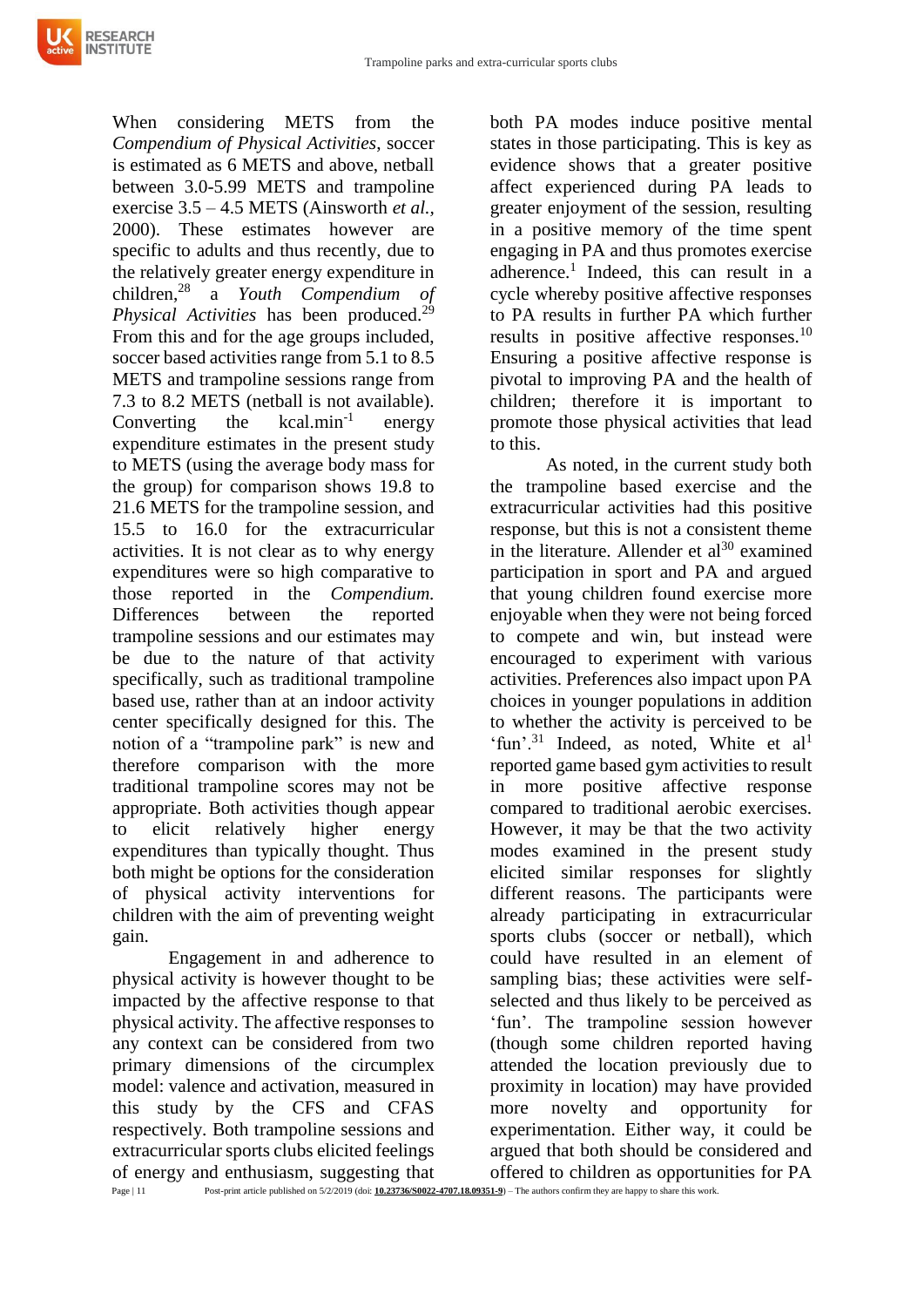to enable them to self-select that which they prefer.

It should be noted that we also did not experience any adverse events such as injuries in the present study. Recent work has suggested that trampoline park related injuries are on the rise.<sup>15</sup> However, this is likely a function of the growing popularity of these venues as places to engage in this activity and thus potentially a function of increased exposure. Further, proportionately only 11% of all trampoline injuries in the study of Kasmire et  $al<sup>15</sup>$ occurred at trampoline parks and instead the majority occurred at home. Of course any activity has a potential risk of injury of varying severity and this is no different for trampoline park sessions, or indeed extracurricular sports clubs. In fact, differences in accidental injury rates differ little between different sports categories in children.<sup>32</sup> Further, though of course trampoline activities can result in severe injuries it has been argued that there is little evidence to support a ban and instead the use of, and adherence to, appropriate safety guidelines is important $33$  which as noted was the case in the present study.

#### **Limitations and future research**

A key limitation of this study was the lack of random order to the participation in the conditions. Due to logistic constraints we were unable to randomize this. Had we done so we might have been able to consider the study as a replicated cross-over design enabling us to conduct analysis for identification of true inter-individual response variation<sup>34</sup> to understand whether certain children had better responses to certain conditions. A further limitation is that the participants were children already self-selected to engage in PA as they were already participating in extracurricular sports clubs. It may be that the results, in particular the heart rate and energy expenditures, may differ with children who were not inclined to participate in such activities. It is perhaps also likely that the affective responses might differ if children

who had not chosen to take part (i.e. if it had been delivered as part of core PE classes) were included instead. Lastly, the final sample size was slightly lower than that estimated *a priori* (26 vs 28 participants); however, this seems to have had little impact upon the findings.

#### **CONCLUSION**

This study supports previous research into PA and illustrates both acute physiological and affective benefits of engaging in PA. Although both extracurricular sports club activities (soccer and netball) and the trampoline park sessions were considered to be moderatevigorous PA, the latter may provide greater and more significant responses for a heart rate and energy expenditure suggesting it to be more vigorous. However, both activities led to similarly positive affective responses suggesting that both might be activities that children will perceive positively and thus potentially engage in. As such, we suggest that children should be offered a range of activity opportunities including those examined here. Future research however might look to examine trampolines parks compared with other traditional PE class activities in more representative samples (i.e. including children who have not selfselected to comparator activity.

#### **ACKNOWLEDGMENTS**

We would like to thank Myzone for providing us with access to the heart rate monitors in order to complete the data collection. We would also like to thank the staff and pupils at Thornhill Primary School in Southampton, UK in addition to the staff at Oxygen Freejumping who facilitated the delivery of the extracurricular sessions and trampoline sessions respectively.

#### **AUTHOR CONTRIBUTIONS**

EBS contributed to the data collection, data analysis and interpretation, and drafted the manuscript; MW, AL, and RL contributed to the study design, data interpretation, and critical revision of the

Page | 12 Post-print article published on 5/2/2019 (doi: **[10.23736/S0022-4707.18.09351-9](https://doi.org/10.23736/S0022-4707.18.09351-9)**) – The authors confirm they are happy to share this work.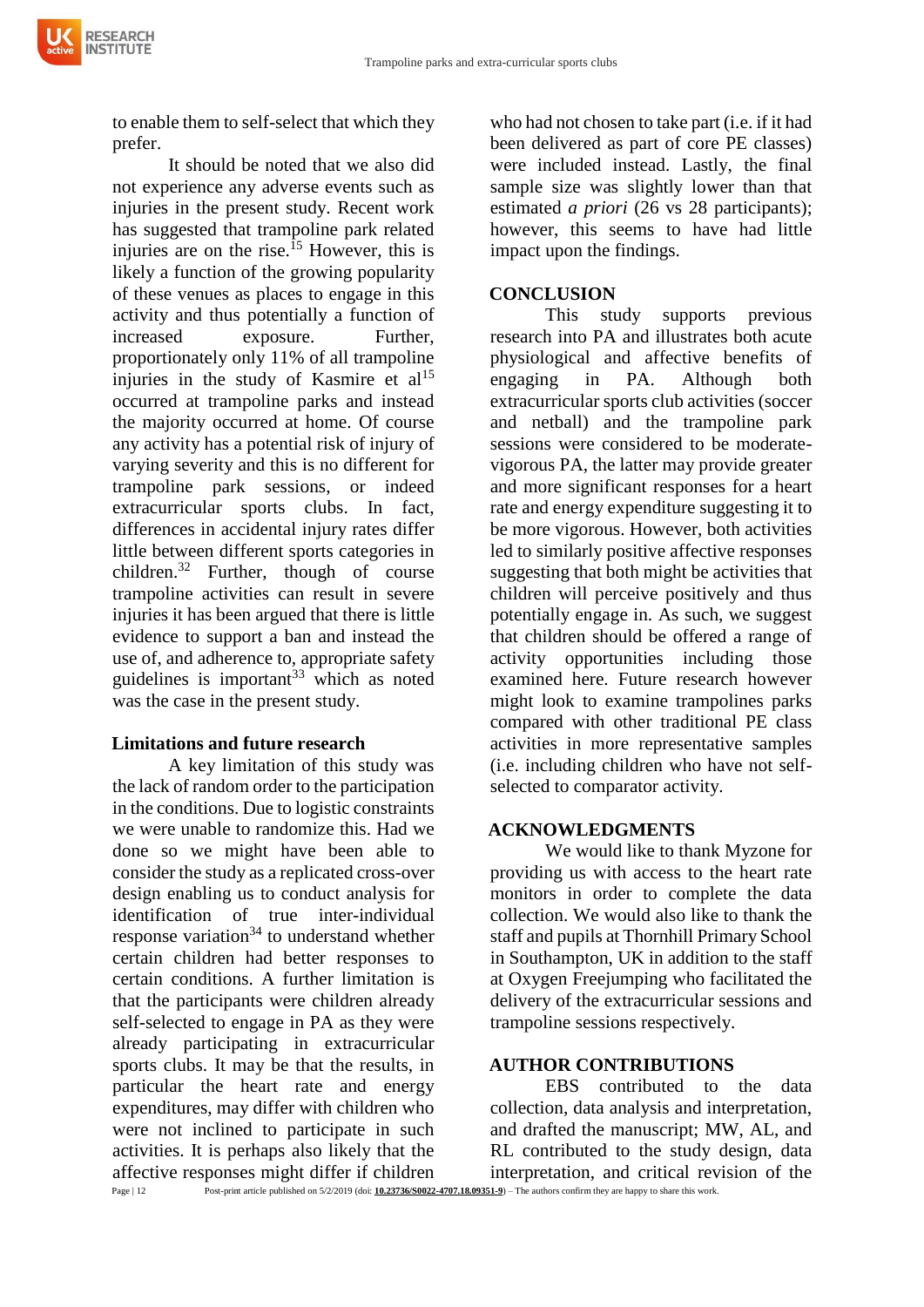

manuscript; JS contributed to the study design, data collection, data analysis and interpretation, and drafted the manuscript

# **FUNDING SOURCE**

This research was funded by Oxygen Freejumping who also provided access to their centre in Thornhill, Southampton, UK for completion of data collection. Other than the available times for access to the centre for this purpose which impacted on the ability to randomise order of the testing sessions, Oxygen Freejumping had no other role in the study design, data collection, analysis, or interpretation, the writing of this report, or in the decision to submit the article for publication.

## **REFERENCES**

- 1. White DA, Rothenberger SD, Hunt LA, Goss FL. Comparison of Affect and Cardiorespiratory Training Responses Between Structured Gym Activities and Traditional Aerobic Exercise in Children. Int J Exerc Sci. 2016; 9(1): 16.
- 2. Lee JE, Stodden DF, Gao Z. Young children's energy expenditure and moderate-to-vigorous physical activity on weekdays and weekends. J Phys Act Health. 2016; 13(9): 1013-1016.
- 3. Domone S, Mann S, Sandercock G, Wade M, Beedie C. A method by which to assess the scalability of field-based fitness tests of cardiorespiratory fitness among schoolchildren. Sports Med. 2016; 46(12): 1819-1831.
- 4. Duncan MJ, Clarke ND, Birch SL, Tallis J, Hankey J, Bryant E, Eyre EL. The effect of green exercise on blood pressure, heart rate and mood state in primary school children. Int J Environ Res Public Health. 2014; 11(4): 3678-3688.
- 5. Schneider M, Cooper DM. Enjoyment of exercise moderates the impact of a school-based physical

activity intervention. Int J Behav Nutr Phys Act. 2011; 8(1), 64.

- 6. Armstrong N. Young people's physical activity patterns as assessed by heart rate monitoring. J Sports Sci. 1998; 16(sup1): 9-16.
- 7. Eston RG, Rowlands AV, Ingledew DK. Validity of heart rate, pedometry, and accelerometry for predicting the energy cost of children's activities. J Appl Physiol. 1998; 84(1), 362-371.
- 8. Bitar A, Vermorel M, Fellmann N, Bedu M, Chamoux A, Coudert J. Heart rate recording method validated by whole body indirect calorimetry in 10-yr-old children. J Appl Physiol. 1996; 81(3): 1169- 1173.
- 9. Benjamin CC, Rowlands A, Parfitt G. Patterning of affective responses during a graded exercise test in children and adolescents. Pediatr Exerc Sci. 2012; 24(2): 275-288.
- 10. Dunton GF, Huh J, Leventhal AM, Riggs N, Hedeker D, Spruijt-Metz D, Pentz MA. Momentary assessment of affect, physical feeling states, and physical activity in children. Health Psychol. 2014; 33(3): 255-263.
- 11. Carpenter J G, Bélanger M, O'Loughlin J, Xhignesse M, Ward S, Caissie I, Sabiston C. Association between physical activity motives and type of physical activity in children. Intl J Sport Exerc Psychol. 2017; 15(3): 306-320.
- 12. Stratton G. Children's heart rates during British physical education lessons. J Teach Phys Ed. 1997; 16(3): 357-367.
- 13. Cvetković N, Stojanović E, Stojiljković N, Nikolić D, Scanlan AT, Milanović Z. Exercise training in overweight and obese children: Recreational football and highintensity interval training provide similar benefits to physical fitness.

Page | 13 Post-print article published on 5/2/2019 (doi: **[10.23736/S0022-4707.18.09351-9](https://doi.org/10.23736/S0022-4707.18.09351-9)**) – The authors confirm they are happy to share this work.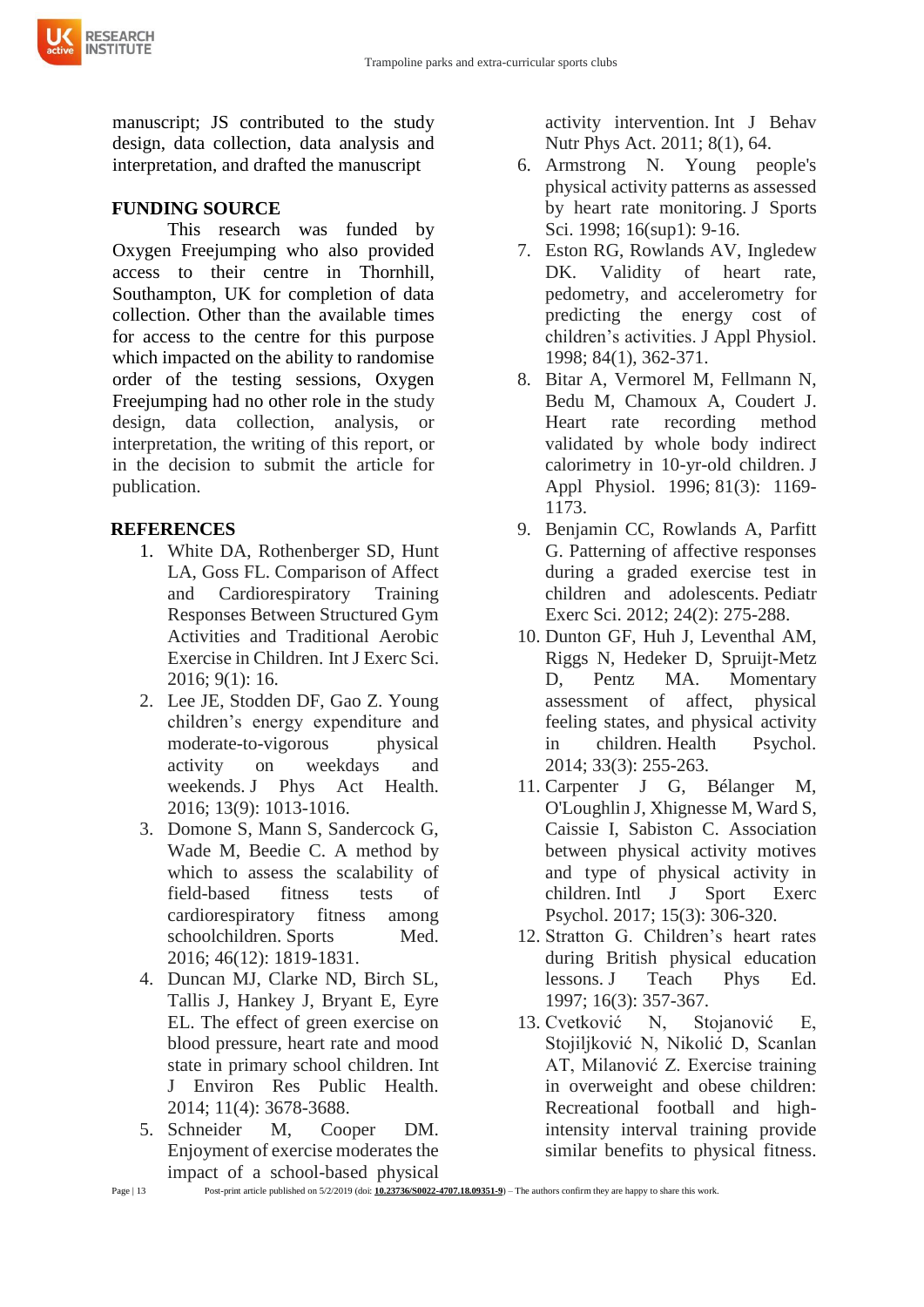Scand J Med Sci Sports. 2018; Epub ahead of print

**RESEARCH NSTITUTE** 

- 14. Jago R, Sebire SJ, Davies B, Wood L, Banfield K, Edwards MJ, Powell JE, Montgomery AA, Thompson JL, Fox KR. Increasing children's physical activity through a teachingassistant led extracurricular intervention: process evaluation of the action 3:30 randomised feasibility trial. BMC Public Health. 2015; 15(1): 156.
- 15. Kasmire KE, Rogers SC, Sturm JJ. Trampoline park and home trampoline injuries. Pediatrics. 2016; 138(3): e20161236
- 16. Eager D. A jumping revolution. Australasian Parks Leisure. 2015; 18(1): 22.
- 17. Keytel LR, Goedecke JH, Noakes TD, Hiiloskorpi H, Laukkanen R, van der Merwe L, Lambert EV. Prediction of energy expenditure from heart rate monitoring during submaximal exercise. J Sports Sci. 2005; 23(3): 289-297.
- 18. Russell JA. A circumplex model of affect. J Pers Soc Psychol. 1980; 39(6): 1161.
- 19. Hulley A, Bentley N, Clough C, Fishlock A, Morrell F, O'Brien J, Radmore J. Active and passive commuting to school: influences on affect in primary school children. Res Q Exerc Sport. 2008; 79(4):525- 534.
- 20. Szakály Z, Bognár J, Barthalos I, Ács P, Ihász F, Fügedi B. Specific heart rate values of 10-12-year-old physical education students during physical activity. J Phys Ed Sport. 2016; 127: 800-805.
- 21. World Health Organisation. 2018; [http://www.who.int/dietphysicalacti](http://www.who.int/dietphysicalactivity/physical_activity_intensity/en/) [vity/physical\\_activity\\_intensity/en/](http://www.who.int/dietphysicalactivity/physical_activity_intensity/en/)
- 22. Canning KL, Brown RE, Jamnik VK, Salmon A, Ardern CI, Kuk JL. Individuals underestimate moderate and vigorous intensity physical

activity. PloS One. 2014; 9(5): e97927.

- 23. Bendiksen M, Williams CA, Hornstrup T, Clausen H, Kloppenborg J, Shumikhin D, Brito J, Horton J, Barene S, Jackman SR, Krustrup, P. Heart rate response and fitness effects of various types of physical education for 8-to 9-yearold schoolchildren. Eur J Sport Sci. 2014; 14(8): 861-869.
- 24. Fisher J, Steele J. Questioning the resistance/aerobic training dichotomy: A commentary on physiological adaptations determined by effort rather than exercise modality. J Hum Kinet. 2014; 44: 137-142
- 25. Tarp J, Child A, White T, Westgate K, Bugge A, Grøntved A, Wedderkopp N, Andersen LB, Cardon G, Davey R, Janz KF, Kriemler S, Northstone K, Page AS, Puder JJ, Reilly JJ, Sardinha LB, van Sluijs EMF, Ekelund U, Wijndaele K, Brage S. Physical activity intensity, bout-duration, and cardiometabolic risk markers in children and adolescents. Int J Obesity. 2018; Epub ahead of print.
- 26. Reilly JJ, Jackson DM, Montgomery C, Kelly LA, Slater C, Grant S, Paton JY. Total energy expenditure and physical activity in young Scottish children: mixed longitudinal study. The Lancet. 2004; 363(9404): 211-212.
- 27. Ainsworth BE, Haskell WL, Leon AS, Jacobs DR, Montoye HJ, Sallis JF, Paffenbarger RS. Compendium of physical activities. Med Sci Sports Exerc. 1993; 25(1): 71-80.
- 28. Harrell JS, McMurray RG, Baggett CD, Pennell ML, Pearce PF, Bangdiwala SI. Energy costs of physical activities in children and adolescents. Med Sci Sports Exerc. 2005; 37(2): 329-336
- 29. Butte NF, Watson KB, Ridley K, Zakeri IF, McMurray RG, Pfeiffer